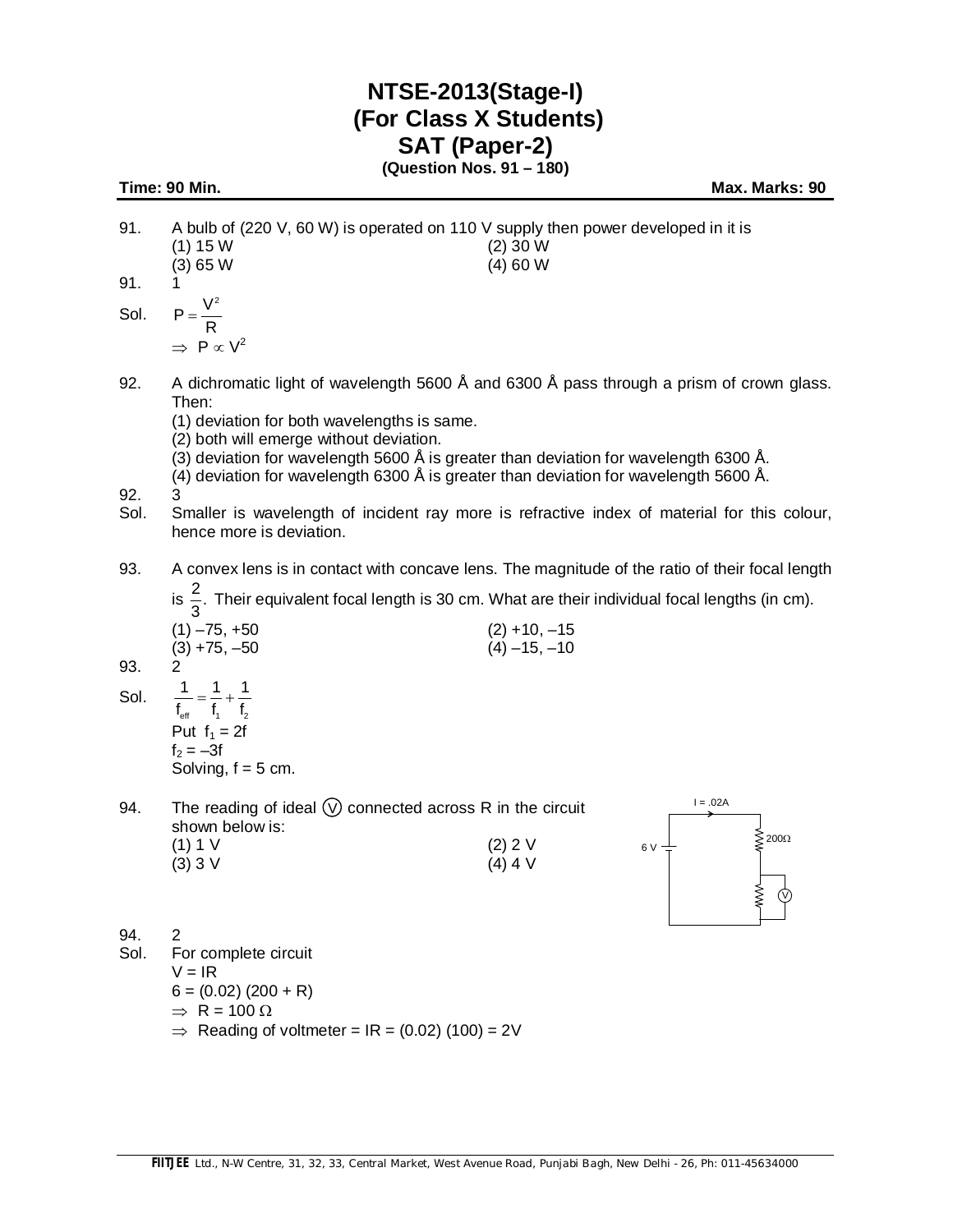95. An object starting from rest move on a straight road for time t and comes to rest finally. The distance is converted in two parts. In the first part it is accelerated at constant acceleration  $\alpha$ and then decelerate at rate  $\beta$ . Then maximum velocity is

(1) 
$$
\alpha t
$$
  
\n(2)  $\beta t$   
\n(3)  $\left(\frac{\alpha + \beta}{2}\right)t$   
\n(4)  $\left(\frac{\alpha \beta}{\alpha + \beta}\right)t$   
\n95. 4  
\nSol.  $V = (0) + \alpha t_1$  ...(i)  
\n $0 = (\alpha t_1) + \beta t_2$  ...(ii)  
\n $t_1 + t_2 = t$ 

- 96. A person is standing in an elevator, in which situation he finds his weight less? (1) When the elevator moves upward with constant acceleration.
	- (2) When the elevator moves downward with constant acceleration.
	- (3) When elevator moves upward with uniform velocity.
	- (4) When elevator moves downward with uniform velocity.
- 96.<br>Sol.

95. 4

Let 'N' be normal force by elevator floor on man. Then,  $mg - N = ma$  (Assuming downward acceleration)  $\Rightarrow$  N < ma

Which matches with given condition in option (2).

97. Velocity-time graph of an object is Displacement – Time graph is:

 $\Rightarrow V = \left(\frac{\alpha \beta}{\alpha + \beta}\right)(t)$ 



97. 2

Sol. Since velocity is always positive, displacement continuously increases which is shown only in option (2).

V

- 98. A source emits sound of frequency 600 Hz inside water. The frequency heard in air will be:  $(V = 1500$  m/s in water and  $V = 300$  m/s in air). (1) 300 Hz (2) 120 Hz (3) 600 Hz (4) 6000 Hz
- 98. 3<br>Sol. F
- Frequency of sound depends upon source and is independent of medium.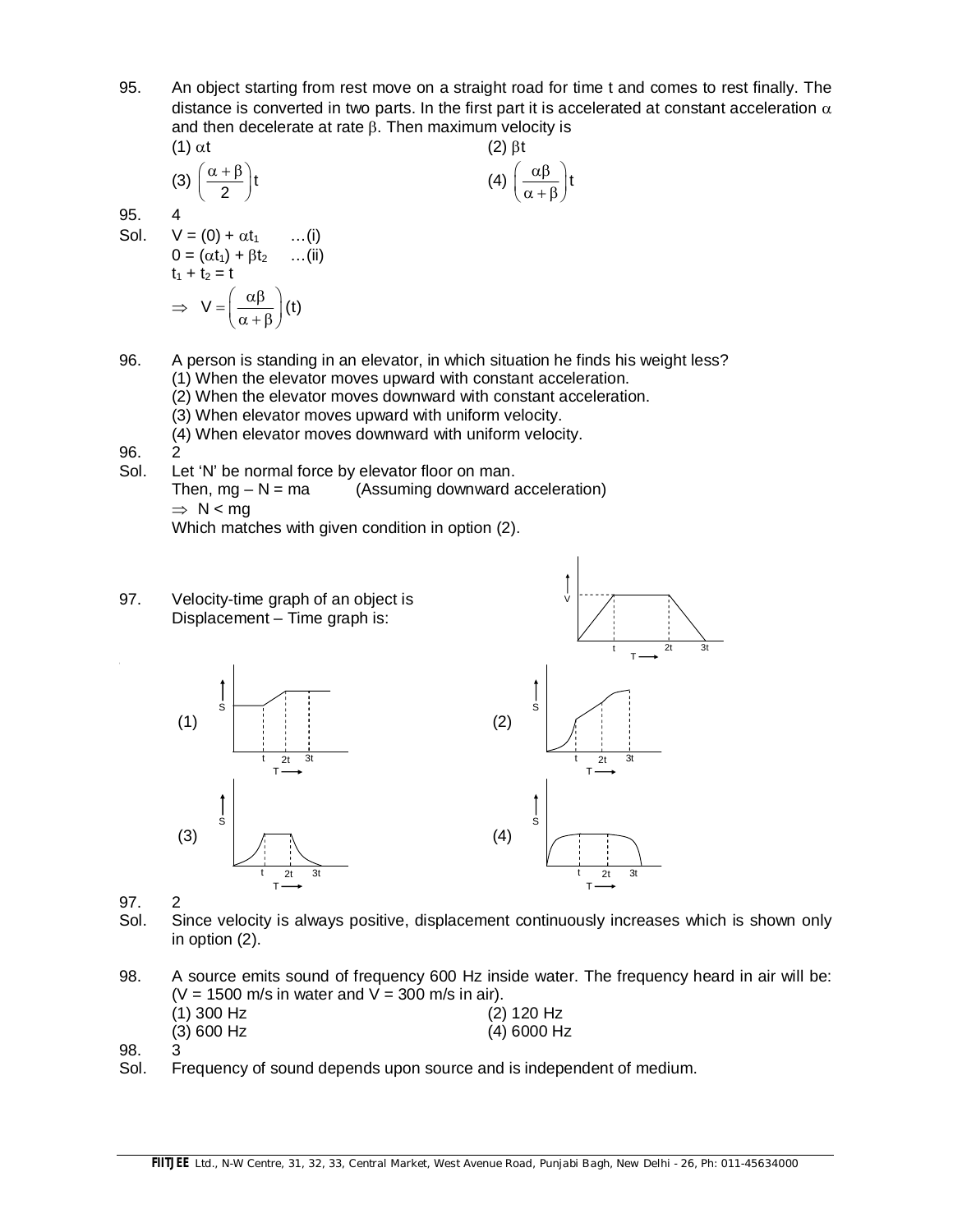| 99.          | (1) Speed changes<br>(3) K.E. changes                                                                                                       | When a charged particle in motion enters in a uniform magnetic field perpendicularly then its<br>(2) Velocity changes<br>(4) Acceleration does not change |
|--------------|---------------------------------------------------------------------------------------------------------------------------------------------|-----------------------------------------------------------------------------------------------------------------------------------------------------------|
| 99.<br>Sol.  | 2<br>Charge will follow circular path with speed remaining same.                                                                            |                                                                                                                                                           |
| 100.         | The frequency of seconds pendulum is<br>$(1)$ 0.5 Hz<br>$(3)$ 2.0 Hz                                                                        | (2) 1.0 Hz<br>(4) 1.5 Hz                                                                                                                                  |
| 100.<br>Sol. | For seconds pendulum, $T = 2$ sec<br>$f = \frac{1}{T} = 0.5$ Hz                                                                             |                                                                                                                                                           |
| 101.         | The structure of solids is investigated by using<br>(1) Cosmic rays<br>(3) Gamma rays                                                       | $(2)$ X-rays<br>(4) Infrared rays                                                                                                                         |
| 101.<br>Sol. | 2<br>X-Rays are used to investigate structure of solids.                                                                                    |                                                                                                                                                           |
| 102.         | The ratio of their masses is                                                                                                                | Two bodies with kinetic energy in the ratio of 4 : 1 are moving with equal linear momentum.                                                               |
| 102.         | (1) 1:2<br>$(3)$ 4 : 1<br>4                                                                                                                 | (2) 1 : 1<br>(4) 1:4                                                                                                                                      |
| Sol.         | $\frac{(K.E.)_1}{(K.E.)_2} = \frac{p^2 / 2m_1}{p^2 / 2m_2} = \frac{4}{1}$<br>$\Rightarrow \frac{m_1}{m_2} = \frac{1}{4}$                    |                                                                                                                                                           |
| 103.         | Which one of the following is the smallest in size?<br>$(1) N^{3-}$<br>$(3) F^{-}$                                                          | $(2) O2-$<br>$(4)$ Na <sup>+</sup>                                                                                                                        |
| 103.<br>Sol. | 4<br>Due to highest effective nuclear charge of sodium ion.                                                                                 |                                                                                                                                                           |
| 104.         | Which chemical substance is added to LPG to help in detection of its leakage?<br>(1) Isobutane<br>(3) Propane                               | (2) Ethanethiol<br>(4) Hydrogen sulphide                                                                                                                  |
| 104.<br>Sol. | 2<br>Ethanethiol or ethylmercaptan                                                                                                          |                                                                                                                                                           |
| 105.         | Which of the following salt does not contains the water of crystallization?<br>(1) Blue Vitriol<br>(3) Washing soda                         | (2) Baking soda<br>(4) Gypsum                                                                                                                             |
| 105<br>Sol.  | 2<br>$CuSO4.5H2O$ (Blue Vitriol)<br>NaHCO <sub>3</sub> (Baking Soda)<br>$Na2CO3$ .10H <sub>2</sub> O(Washing Soda)<br>$CaSO4.2H2O$ (Gypsum) |                                                                                                                                                           |
| 106.         | number of electrons in this ion?                                                                                                            | The ion of an element has 3 positive charge, 27 mass-number and 14 neutrons. What is the                                                                  |
| 106.         | (1) 13<br>(3) 10<br>3                                                                                                                       | (2) 14<br>(4) 16                                                                                                                                          |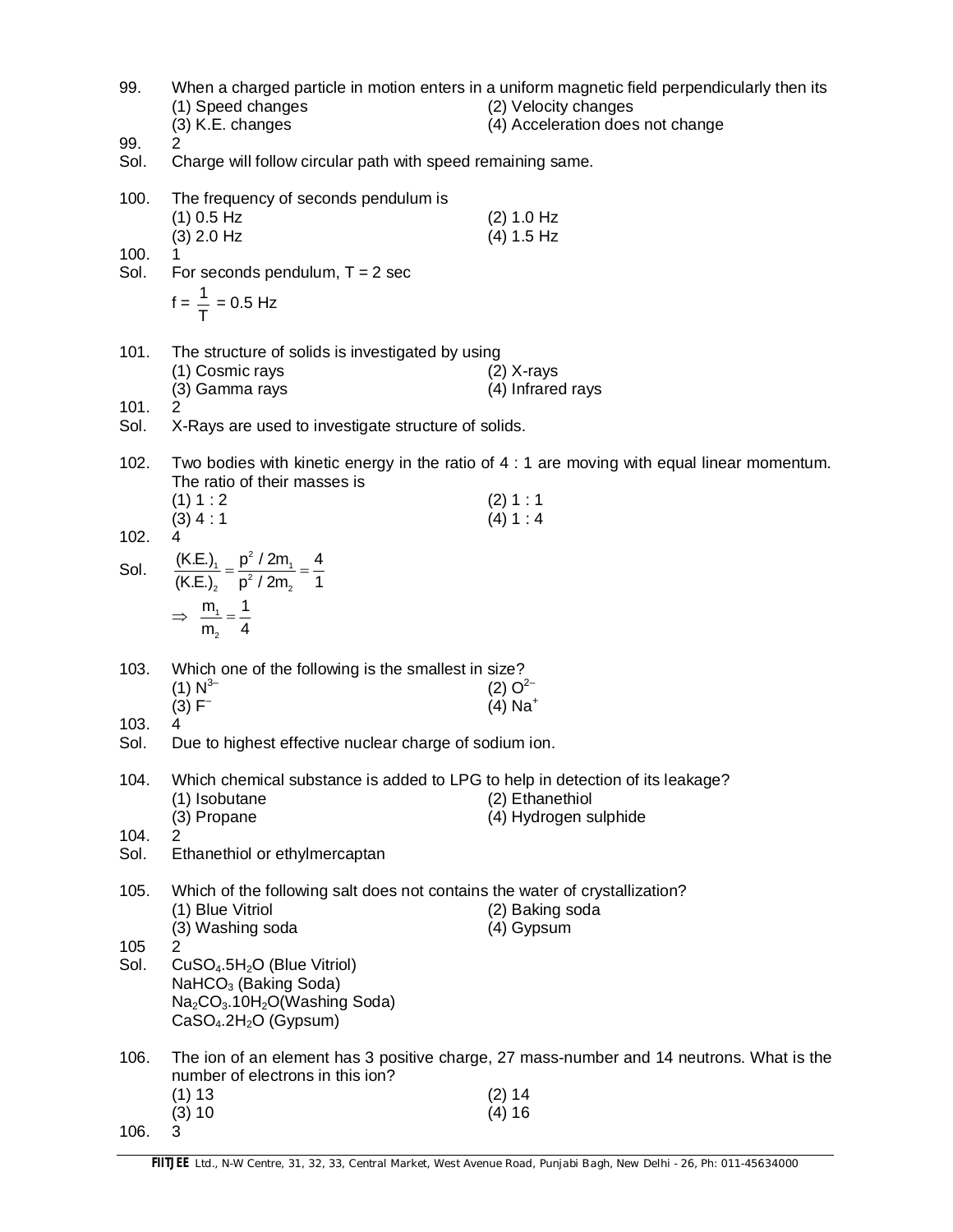| Sol.                 | Given<br>3 positive charge<br>27 mass number<br>14 neutron<br>Mass number of any atom $=$ No. of protons $+$ No. of neutrons<br>$27 = No.$ of protons + 14<br>No. of protons $= 13$<br>No. of protons in atom = No. of electrons in atom = $13$<br>No. of electrons in ion = $13 - 3 = 10$ |                                                                                                                                                                       |
|----------------------|--------------------------------------------------------------------------------------------------------------------------------------------------------------------------------------------------------------------------------------------------------------------------------------------|-----------------------------------------------------------------------------------------------------------------------------------------------------------------------|
| 107.<br>107.<br>Sol. | Which one of the following is the natural fruit ripening hormone?<br>(1) Ethane<br>(3) Ethyne<br>2<br>Ethene is used as natural fruit ripening hormone.                                                                                                                                    | (2) Ethene<br>(4) Carbide                                                                                                                                             |
|                      |                                                                                                                                                                                                                                                                                            |                                                                                                                                                                       |
| 108.<br>108.<br>Sol. | Which of the following contains acidic hydrogen?<br>(1) Ethene<br>(3) Ethyne<br>3.<br>$H - C \equiv C - H$                                                                                                                                                                                 | $(2)$ Ethane<br>(4) But-2-yne                                                                                                                                         |
|                      | Sp hybridised carbon<br>release easily.                                                                                                                                                                                                                                                    | Due to 50% S character carbon becomes more electronegative and acidic. So H <sup>+</sup> ion will                                                                     |
| 109.                 | $(1)$ Ag <sub>3</sub> N<br>(3) $Ag_2S$ and $Ag_3N$                                                                                                                                                                                                                                         | Silver jewellery becomes black on prolonged exposure to air, It is due to the formation of<br>$(2)$ Ag <sub>2</sub> O<br>$(4)$ Ag <sub>2</sub> S                      |
| 109.<br>Sol.         | Silver combines with $SO2$ in air to give silver sulphide<br>$2Ag + SO_2 \longrightarrow Ag_2S + O_2$                                                                                                                                                                                      |                                                                                                                                                                       |
| 110.                 | $(1)$ 140 g<br>$(3)$ 107.5 g                                                                                                                                                                                                                                                               | What is the mass of oxygen required to react completely with 15 g of $H_2$ gas to form water?<br>$(2)$ 115 g<br>$(4)$ 120 g                                           |
| 110.<br>Sol.         | 4<br>$2H_2 + O_2 \longrightarrow 2H_2O$<br>4 g Hydrogen takes up 32 g oxygen<br>15 g Hydrogen takes up $\frac{32}{4} \times 15 = 120$ g oxygen.                                                                                                                                            |                                                                                                                                                                       |
| 111.                 | 1 gram sample? (Atomic mass of gold = 197 u)<br>$(1)$ 2.6 $\times$ 10 <sup>21</sup><br>(3) $3.0 \times 10^{21}$                                                                                                                                                                            | Percentage purity of a sample of gold is 85%. How many atoms of gold are present in its<br>$(2)$ 2.6 $\times$ 10 <sup>23</sup><br>$(4)$ 4.5 $\times$ 10 <sup>20</sup> |
| 111.<br>Sol.         | 1<br>85% gold in 1 gram sample<br>0.85 g gold is present in 1 gram sample<br>197 g of gold = $6.022 \times 10^{23}$ atoms of gold<br>0.85 g of gold = $\frac{6.022 \times 10^{23}}{197} \times .85 = 2.6 \times 10^{21}$                                                                   |                                                                                                                                                                       |
| 112.                 | The volume of 1 mole of an ideal gas at $25^{\circ}$ C temperature and 1 bar pressure is:<br>$(1)$ 22.4 L                                                                                                                                                                                  | $(2)$ 22.7 L                                                                                                                                                          |

(3) 24.8 L (4) 24.4 L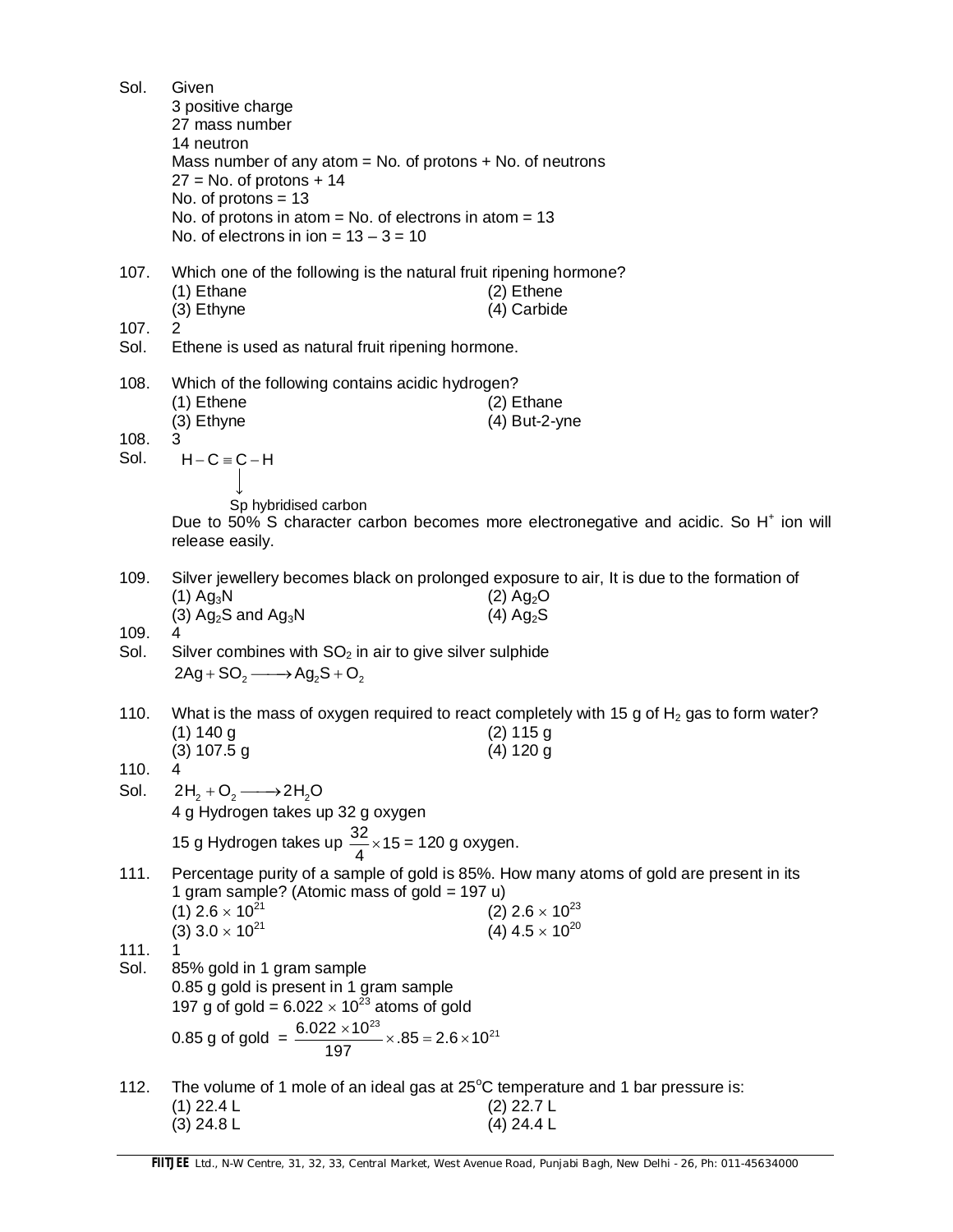| 112.<br>Sol.         | 3<br>$PV = nRT$<br>$1 \times 0.0821$ L atm mol <sup>-1</sup> K <sup>-1</sup> $\times$ 298 K [1 bar = 0.987 atm]<br>0.987 atm<br>$V = 24.8 L$                                                                                                                                                           |                                                                                                 |
|----------------------|--------------------------------------------------------------------------------------------------------------------------------------------------------------------------------------------------------------------------------------------------------------------------------------------------------|-------------------------------------------------------------------------------------------------|
| 113.                 | Which of the following solution can be stored in aluminium container?<br>$(1)$ MgSO <sub>4</sub> (aq)<br>$(3)$ CuSO <sub>4</sub> (aq)                                                                                                                                                                  | $(2)$ ZnSO <sub>4</sub> (aq)<br>$(4)$ FeSO <sub>4</sub> (aq)                                    |
| 113.<br>Sol.         | Aluminium is less reactive than 'Mg' (Magnesium).<br>$\therefore$ It can't displace Mg from its salt MgSO <sub>4</sub> .                                                                                                                                                                               |                                                                                                 |
| 114.<br>114.<br>Sol. | The cell organelle in which hydrolytic enzymes are stored is:<br>(1) Plastid<br>(3) Centrosome<br>4<br>Lysosome carry the hydrolytic enzymes.                                                                                                                                                          | (2) Mitochondria<br>(4) Lysosome                                                                |
| 115.                 | Choose the incorrect statement about insulin:<br>(1) Deficiency of insulin leads to diabetes.<br>(2) It regulates the growth and development of the body.<br>(3) It controls sugar level in the blood.<br>(4) It is produced from the pancreas.                                                        |                                                                                                 |
| 115.<br>Sol.         | 2<br>sugar level in the blood and deficiency of insulin leads to diabetes.                                                                                                                                                                                                                             | Insulin secreted by pancreas it converts the glucose in to glycogen and by this it controls the |
| 116.<br>116.         | The animal which belongs to class pisces is:<br>(1) Silver fish<br>(3) Star fish<br>4                                                                                                                                                                                                                  | (2) Jelly fish<br>$(4)$ Dog fish                                                                |
| Sol.                 | Dog fish (scoliodon) belongs to class pisces.                                                                                                                                                                                                                                                          |                                                                                                 |
| 117.                 | Most of the plants absorb nitrogen in the form of:<br>(1) Uric acid<br>(3) Atmospheric nitrogen                                                                                                                                                                                                        | (2) Amino acids<br>(4) Nitrates and Nitrites                                                    |
| 117.<br>Sol.         | 4<br>available for the plants.                                                                                                                                                                                                                                                                         | Nitrogen fixing bacteria converts atmospheric $N_2$ into nitrite and nitrate and makes it       |
| 118.                 | In a synapse, the chemical signal is transmitted from:<br>(1) axonal end of a neuron to dendritic end of another neuron.<br>(2) axonal end to the cell body of the same neuron.<br>(3) Cell body to axonal end of the same neuron.<br>(4) dendritic end of one neuron to axonal end of another neuron. |                                                                                                 |
| 118.<br>Sol.         | 3<br>transmitted from cell body to axonal end of the same Neuron.                                                                                                                                                                                                                                      | Junction between two Neuron is known as synapse. In the synapse the chemical signal is          |
| 119.                 | After pollination, the growth of pollen tube on stigma toward ovule is due to:<br>(1) Phototropism<br>(3) Hydrotropism                                                                                                                                                                                 | (2) Chemotropism<br>(4) Geotropism                                                              |
| 119.<br>Sol.         | 2<br>chemical reactions (chemotropism).                                                                                                                                                                                                                                                                | After reaching on stigma the pollen grain develops a pollen tube towards ovule because of       |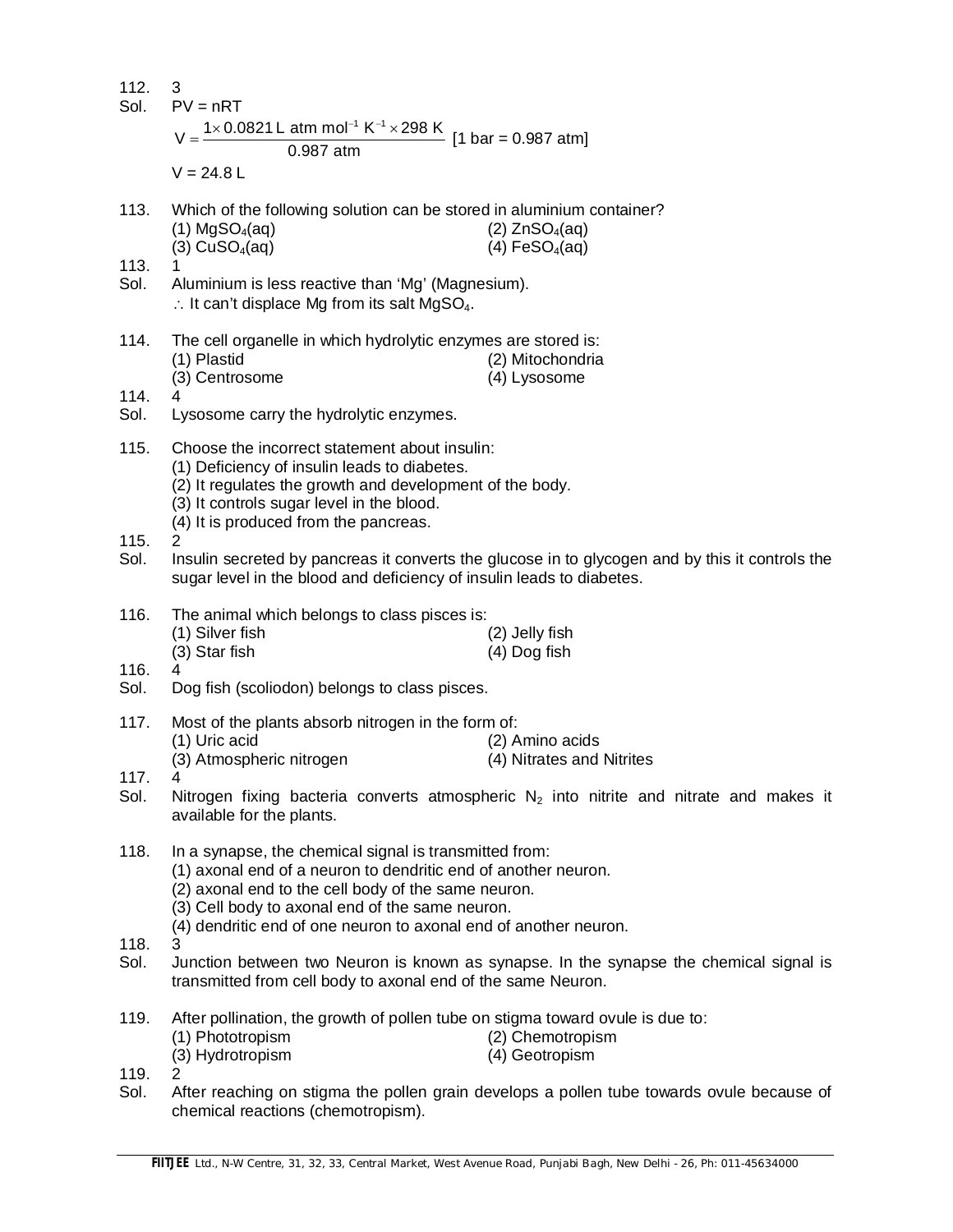| 120.         | (1) Water molecule<br>(3) Chlorophyll                                                                      | Oxygen present in the glucose molecule formed during photosynthesis is obtained from:<br>(2) Carbondioxide molecule<br>(4) Oxygen in air |
|--------------|------------------------------------------------------------------------------------------------------------|------------------------------------------------------------------------------------------------------------------------------------------|
| 120.<br>Sol. | Benson cycle of photosynthesis.                                                                            | The $O_2$ present in $CO_2$ molecule is used in the formation of glucose molecule during calvin                                          |
| 121.         | Which of the following has extranuclear DNA:<br>(1) Mitochondria                                           | (2) Lysosomes                                                                                                                            |
| 121.<br>Sol. | (3) Golgi Complex<br>In Eukaryotic cells DNA is present in the Nucleus, Mitochondria and Plastids (plant). | (4) Rough Endoplasmic reticulum                                                                                                          |
|              |                                                                                                            |                                                                                                                                          |
| 122.         | (1) Cytoplasm<br>(3) Endoplasmic reticulum                                                                 | Conversion of one molecule of glucose into two molecules of pyruvic acid takes place in :<br>(2) Mitochondria<br>(4) Golgi bodies        |
| 122.<br>Sol. | acid after glycolysis.                                                                                     | Inside the cytoplasm the one molecule of glucose converted in to two molecules of pyruvic                                                |
| 123.         |                                                                                                            | Dead cells of cork contain a chemical in their wall that makes them impervious to gases and                                              |
|              | water. The chemical is:<br>(1) Lignin                                                                      | (2) Suberin                                                                                                                              |
|              | (3) Mucilage                                                                                               | (4) Sucrose                                                                                                                              |
| 123.<br>Sol. | 2<br>gases and water.                                                                                      | Suberin is a chemical which is present in the wall of cork which makes them impervious to                                                |
| 124.         | Peculiar water driven tube system is the unique feature of the following group:                            |                                                                                                                                          |
|              | (1) Echinodermata<br>(3) Annelida                                                                          | (2) Arthropoda<br>(4) Platyhelminthes                                                                                                    |
| 124.<br>Sol. | their physiological activities.                                                                            | Water vascular system is typical characteristic of echinodermata and it performs most of                                                 |
| 125.         | (1) Breakage of Skeletal muscles                                                                           | In an accident, two long bones of a person are dislocated. The possible reason may be the:<br>(2) Breakage of Tendon                     |
| 125.         | (3) Breakage of Smooth muscles                                                                             | (4) Breakage of Ligament                                                                                                                 |
| Sol.         | Ligament is a connective tissue which connects two bones.                                                  |                                                                                                                                          |
| 126.         | If the length of a square is $(a + b)$ , then the area of the square will be :                             |                                                                                                                                          |
|              | (1) $(a+b)^2$                                                                                              | (2) $\frac{1}{2}(a+b)^2$                                                                                                                 |
|              | (3) $(a^2 + b^2)$                                                                                          | (4) $\frac{1}{2} (a^2 + b^2)$                                                                                                            |
| 126.         | 2                                                                                                          |                                                                                                                                          |
| Sol.         | diagonal = $\sqrt{2}$ side                                                                                 |                                                                                                                                          |
|              | or side = $\frac{a+b}{\sqrt{2}}$                                                                           |                                                                                                                                          |
|              | Area = side <sup>2</sup> = $\left(\frac{a+b}{\sqrt{2}}\right)^2 = \frac{(a+b)^2}{2}$ .                     |                                                                                                                                          |
|              |                                                                                                            |                                                                                                                                          |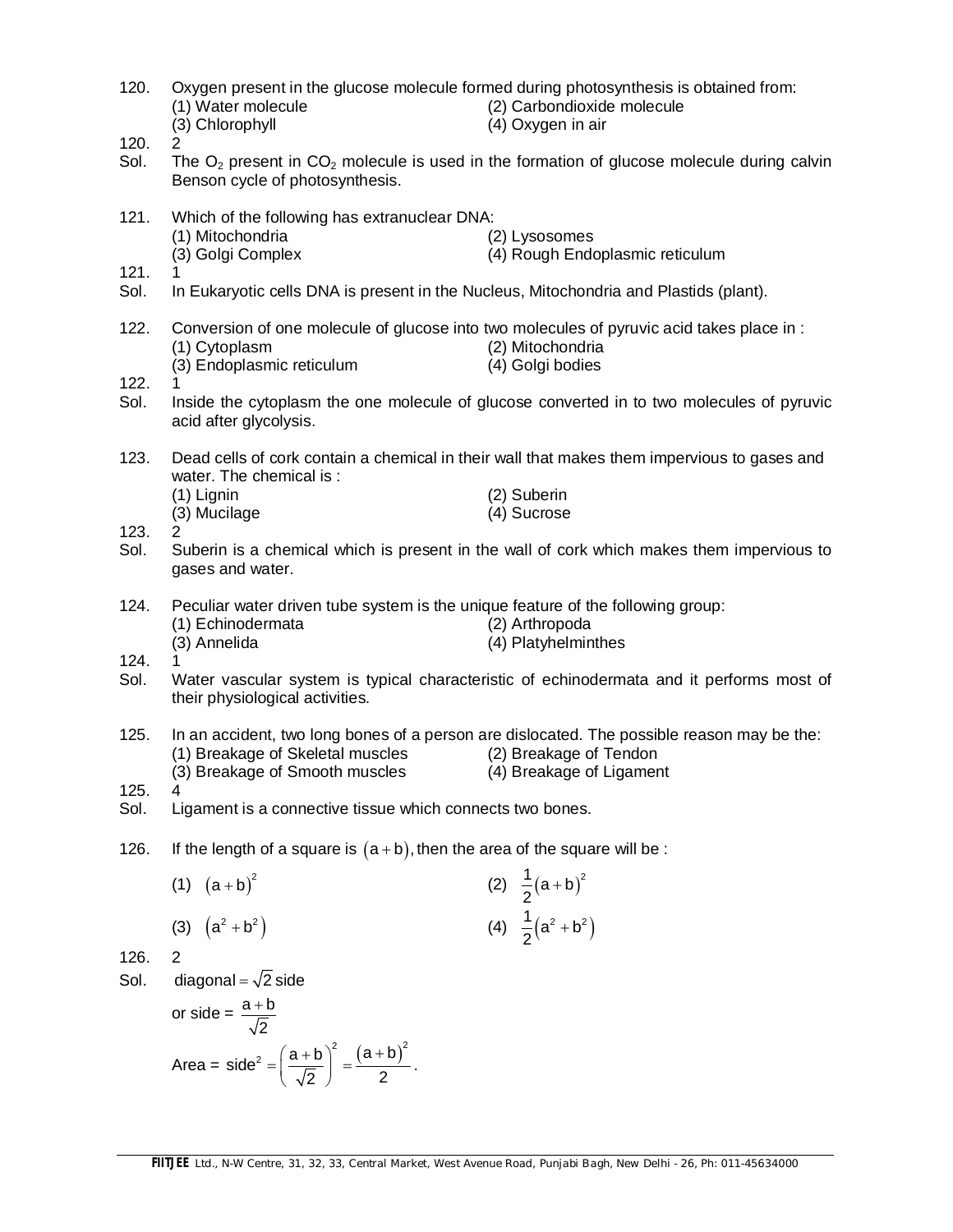127. The angle between the bisectors of the two acute angles of a right angle triangle is:

|                      | (1)<br>$90^{\circ}$                                                                                                                                                                                                                                   | (2)       | $112\frac{1}{2}^{\circ}$                                  |
|----------------------|-------------------------------------------------------------------------------------------------------------------------------------------------------------------------------------------------------------------------------------------------------|-----------|-----------------------------------------------------------|
|                      | $135^\circ$<br>(3)                                                                                                                                                                                                                                    | (4)       | $120^\circ$                                               |
| 127.<br>Sol.         | 3<br>$\angle AOD = 135^\circ$                                                                                                                                                                                                                         | Α<br>B    | $\geq 45^\circ \cdot 0/2$<br>$\circ$<br>D<br>$\mathsf{C}$ |
| 128.<br>128.<br>Sol. | The average rainfall for a week excluding Sunday was 0.5 cm. Due to heavy rainfall on<br>Sunday, the average for the week rose to 1.5 cm. The rainfall on Sunday was;<br>$(1)$ 6.5 cm.<br>$(3)$ 8.5 cm.<br>2<br>$1.5 \times 7 - 6 \times 0.5 = 7.5$ . |           | $(2)$ 7.5 cm.<br>$(4)$ 8.0 cm.                            |
| 129.                 | The area of the largest triangle that can be inscribed in a semi-circle of radius 'r' is:<br>(1) r <sup>2</sup>                                                                                                                                       | (2) $r^3$ |                                                           |
|                      | $(3)$ 2r <sup>2</sup>                                                                                                                                                                                                                                 |           | (4) $\frac{1}{2}r^2$                                      |
| 129.                 | $\mathbf{1}$                                                                                                                                                                                                                                          |           |                                                           |
| Sol.                 | The largest triangle is isosceles triangle and Area = $\frac{1}{2}r^2 \times 2 = r^2$                                                                                                                                                                 |           |                                                           |
| 130.                 | A rational number between $\sqrt{2}$ and $\sqrt{3}$ is:                                                                                                                                                                                               |           |                                                           |
|                      | $(1)$ 1.5                                                                                                                                                                                                                                             |           | (2) $\frac{\sqrt{2} + \sqrt{3}}{2}$                       |
|                      | (3) $\sqrt{2} \times \sqrt{3}$                                                                                                                                                                                                                        |           | $(4)$ 1.8                                                 |
| 130.<br>Sol.         | 1<br>$\sqrt{2}$ = 1.414, $\sqrt{3}$ = 1.732<br>Clearly 1.5 lies between them.                                                                                                                                                                         |           |                                                           |
| 131.                 | In the given figure: $\angle A + \angle B + \angle C + \angle D + \angle E$ is equal to:                                                                                                                                                              |           |                                                           |
|                      | $360^\circ$<br>(1)                                                                                                                                                                                                                                    | (2)       | $180^\circ$<br>B                                          |
|                      | $150^\circ$<br>(3)                                                                                                                                                                                                                                    | (4)       | $90^\circ$<br>E                                           |

131. 2<br>Sol. Si

Sum of the angle  $= 180^\circ$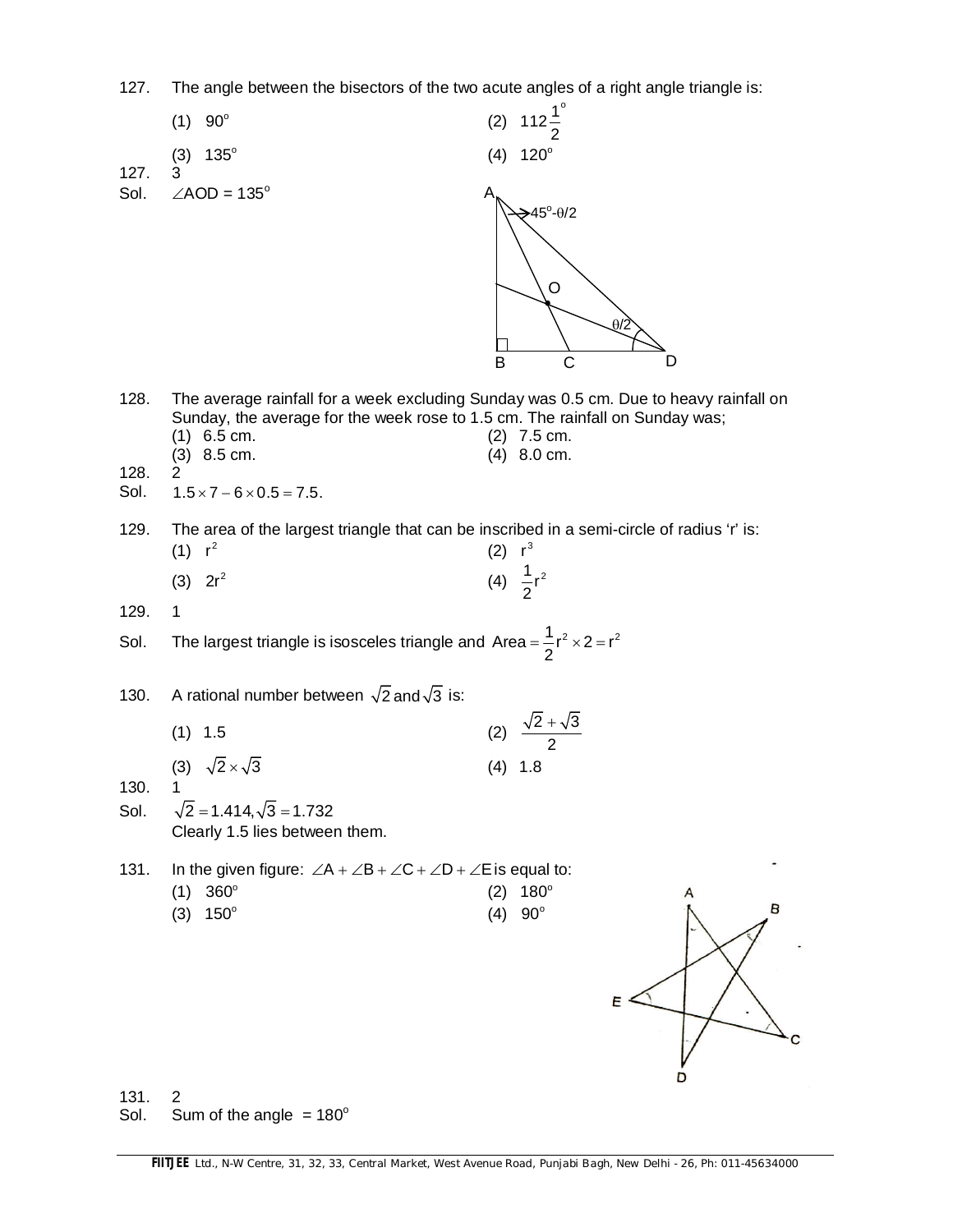- 132. If the radius of a circle is a rational number, its area is given by a number which is :
	- (1) Irrational (2) Rational
		-
- 
- (3) Integral (4) A perfect square
- 132. 1
- Sol. Since,  $\pi$  is irrational and product of rational and irrational is irrational.
- 133. The Hypotenuse of a right angle triangle is 10 cm. and the radius of the inscribed circle is 1 cm. The perimeter of the triangle is :
	-
	-
- 133. 2
- Sol. Perimeter = 22 cm



134. A hemispherical depression is cut out from one face of a cubical wooden block such that the diameter (D) of the hemisphere is equal to the edge of the cube. The surface area of the remaining solid is:

| (1) $\frac{1}{4}(\pi + 24)D^2$ | (2) $\pi D^2$        |
|--------------------------------|----------------------|
| (3) $(\pi - 40)D$              | (4) $(\pi + 24)(2D)$ |

134.

Sol. Surface area of remaining solid =  $5D^2 + 2\pi \left| \frac{D}{2} \right| + |D^2 - \pi \left| \frac{D}{2} \right| = \frac{1}{4} (\pi + 24)$  $5D^2 + 2\pi \left(\frac{D}{2}\right)^2 + D^2 - \pi \left(\frac{D}{2}\right)^2 = \frac{1}{2}(\pi + 24)D^2.$  $2)$   $(2)$  4  $(D)^2$   $\vert_{D^2}$   $\sim$   $(D)^2$   $\vert$  $+2\pi\left(\frac{2}{2}\right)+\left[\frac{D^2-\pi\left(\frac{2}{2}\right)}{2}\right]=\frac{1}{4}(\pi+2)$ 

| 135. | The value of 2.4178 is:                                                                                  |                       |
|------|----------------------------------------------------------------------------------------------------------|-----------------------|
|      | 24151                                                                                                    | 24151                 |
|      | (1)<br>9990                                                                                              | (2)<br>990            |
|      | 24154<br>(3)                                                                                             | 24155<br>(4)          |
|      | 9990                                                                                                     | 9990                  |
| 135. | 3                                                                                                        |                       |
| Sol. | $4178 - 4$<br>$2+$<br>9990                                                                               |                       |
|      | 24154<br>4174<br>$2+$<br>9990<br>9990                                                                    |                       |
| 136. | If n is a natural number, then which number always ends at 6 from the following?                         |                       |
|      | 4 <sup>n</sup><br>(1)                                                                                    | 2 <sup>n</sup><br>(2) |
|      | 6 <sup>n</sup><br>(3)                                                                                    | 8 <sup>n</sup><br>(4) |
| 136. | 3                                                                                                        |                       |
| Sol. | $6n$ = unit digit is always 6, for any value of n.                                                       |                       |
| 137. | A number is increased by 10% and then it is decreased by 10%. The net increase or<br>decrease percent is |                       |
|      | (1) 3%                                                                                                   | (2) 4%                |

- (3) 2% (4) 1%
- 137. 4

Sol. Let number = 100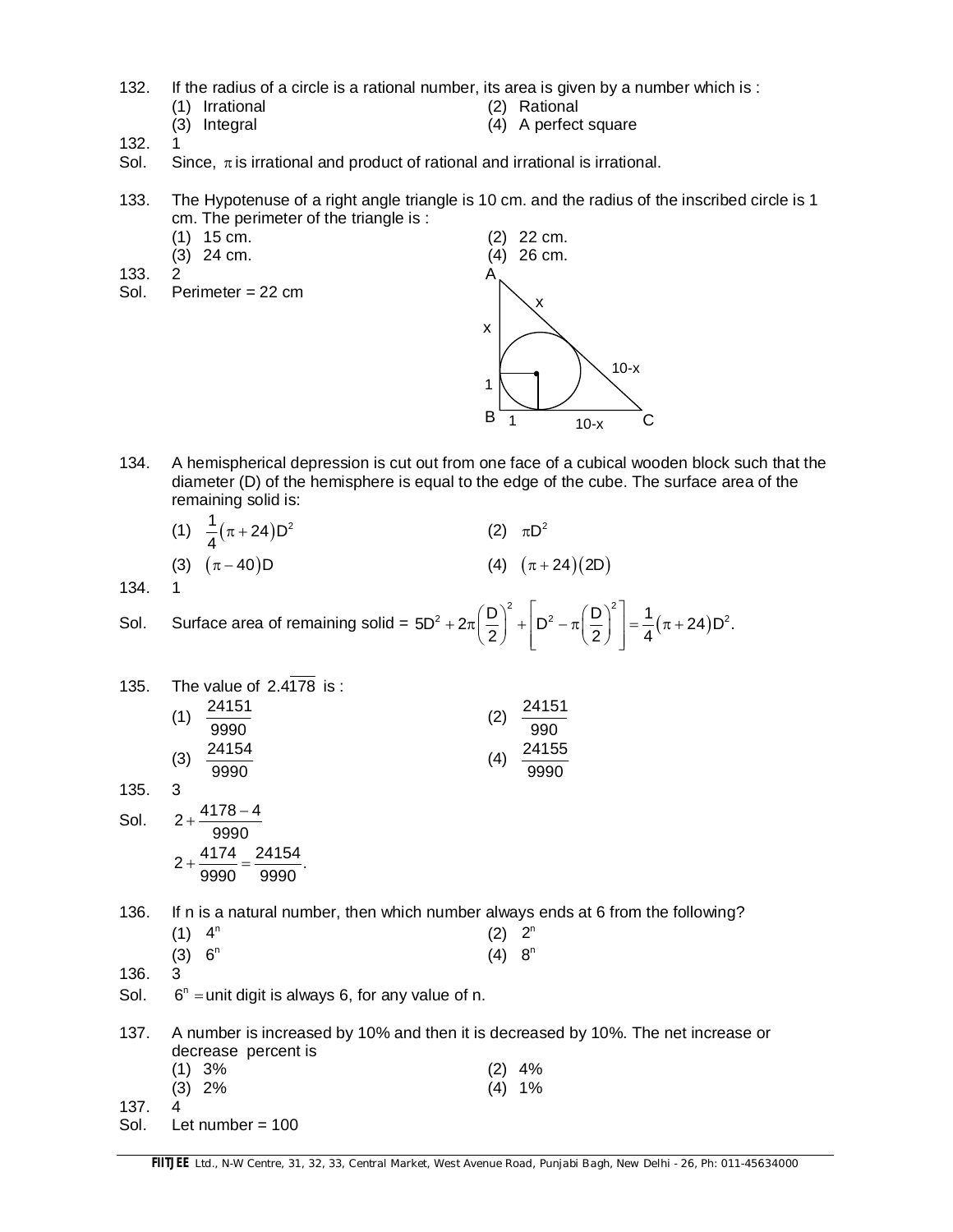New number =  $\frac{100 \times 110 \times 90}{100 \times 100}$  = 99.  $100 \times 100$  $\frac{\times 110 \times 90}{25} =$  $\times$  $100 - 99 = 1%$  decrease.

138. A card is drawn form a well-scuffled deck of 52 cards at random. The probability that the card is neither a heart nor a king is :

| (1)      | $\frac{9}{13}$  | (2) | $\frac{17}{52}$ |
|----------|-----------------|-----|-----------------|
| (3)<br>1 | $\frac{35}{52}$ | (4) | $\frac{4}{13}$  |

138. 1

Sol. Required probability =  $\frac{9}{10}$ . 13  $=$ 

139. The angles of elevation of the top of a tower from two points at distances 'a' and 'b' metres from the base and in the same straight line with it, are complementary. The height of the tower is:

|      | ab metres                                     | $\sqrt{ab}$ metres<br>(2) |
|------|-----------------------------------------------|---------------------------|
|      | $\frac{a}{b}$ metres<br>$(3)$                 | (4) $(a+b)$ metres        |
| 139. | 2                                             |                           |
| Sol. | $\tan(90^\circ - \theta) = \frac{AB}{a}$<br>a |                           |
|      | $AB = a \cdot \cot \theta$                    |                           |
|      | Again, $\tan \theta = \frac{AB}{b}$           |                           |
|      | $AB = b \tan \theta$                          | $90^{\circ}$ - $\theta$   |
|      | $AB^2 = ab$                                   | θ                         |
|      | $AB = \sqrt{ab}$                              | B                         |
|      |                                               |                           |

140. The value of  $cot 12^\circ cot 38^\circ cot 52^\circ cot 60^\circ cot 78^\circ is$ : (1) 1 (2) 0

|                | (3) $\frac{1}{\sqrt{2}}$ | (4) $\frac{1}{\sqrt{3}}$ |  |
|----------------|--------------------------|--------------------------|--|
|                |                          |                          |  |
| $\overline{ }$ |                          |                          |  |

140. 4

- Sol.  $\cot 12^\circ \cdot \cot 38^\circ \cdot \cot 52^\circ \cdot \cot 60^\circ \cdot \cot 78^\circ$ cot12° cot38° tan38° . $\frac{1}{\sqrt{2}}$  tan12° 3 1 3  $=$  $=$
- 141. AB is a line segment and M is its mid point. Semi-circles are drawn with AM, MB and AB as diameters on the same side of AB. A circle is drawn to touch all the three semi-circles. Its radius is :

| (1) $\frac{AB}{3}$ | (2) $\frac{2}{3}AB$ |
|--------------------|---------------------|
| (3) $\frac{AB}{6}$ | (4) $\frac{3}{4}AB$ |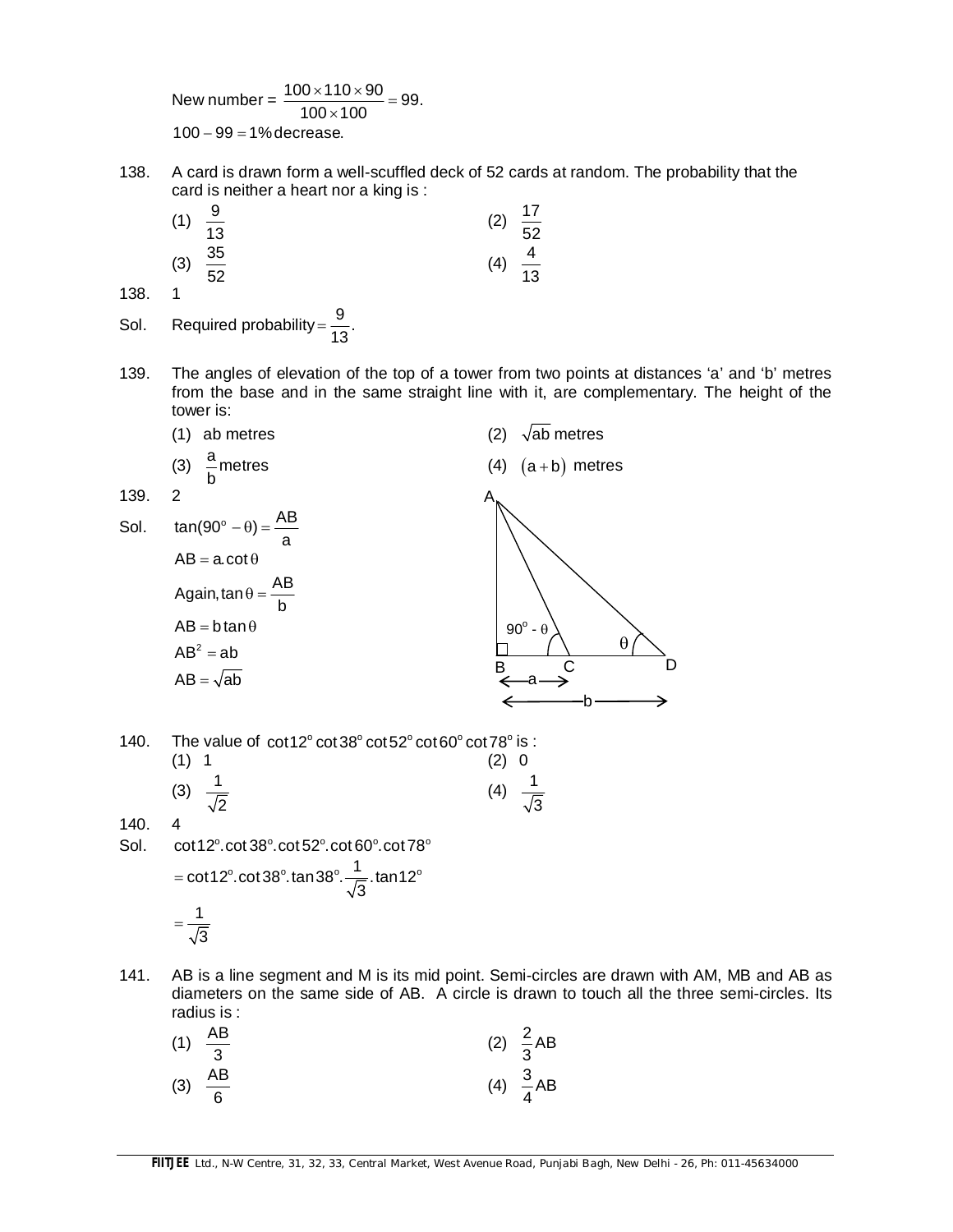141. 3  
\nSol. Let  
\n
$$
AB = x \& OD = r
$$
  
\nthen,  $MD = \frac{x}{2}$   
\n $OM = \frac{x}{2} - r$   
\n $OM^2 + MP^2 = OP^2 = \left(\frac{x}{2} - r\right)^2 + \frac{x^2}{16} = \left(\frac{x}{4} + r\right)^2$   
\n $r = \frac{x}{6} = \frac{AB}{6}$ 

$$
\left(\begin{matrix} \begin{matrix} \begin{matrix} 0 \\ \mathbf{0} \end{matrix} \\ \mathbf{0} \end{matrix} \\ \begin{matrix} \mathbf{0} \end{matrix} \\ \mathbf{0} \end{matrix} \end{matrix} \right)_{B}
$$

142. AB and CD are two equal chords of a circle with centre at O. If OP  $\perp$  AB and OQ  $\perp$  CD, where P and Q are points on the chords AB and CD respectively and if  $\angle POQ = 100^\circ$ , the measure of  $\angle$ APQ is :

| $(1)$ 45 <sup>°</sup> | $(2) 50^{\circ}$ |                  |
|-----------------------|------------------|------------------|
| $(3) 60^{\circ}$      |                  | $(4) 80^{\circ}$ |

- 142. 2
- Sol.  $AB = CD$ , hence OP = OQ, Given  $\angle POQ = 100^\circ$ then  $\angle$ OPQ = 40 $^{\circ}$  $\angle$ APQ = 130 $^{\circ}$ If we interchange positions of A & B.  $\angle$ APQ = 50 $^{\circ}$ .



143. In  $\triangle ABC$ , D is the mid point of BC and ED is the bisector of  $\angle ADB$ . If EF || BC meeting AC in F. The measure of  $\angle EDF$  is :



- 144. If the sum of first n terms of an A.P. is  $2n^2 n + 1$ , then the tenth term of this A.P. is : (1) 36 (2) 37 (3) 38 (4) 39
- 144. 2
- Sol.  $t_{10} = S_{10} S_{9} = 37$
- 145. A says to B, "I was four times as old as you were when I was as old as you are. "If the sum of their present ages is 33, then the present ages of A and B respectively are : (1) 18 years, 15 years (2) 21 years, 12 years
	-
- 
- 

(3) 24 years, 9 years (4) 27 years, 6 years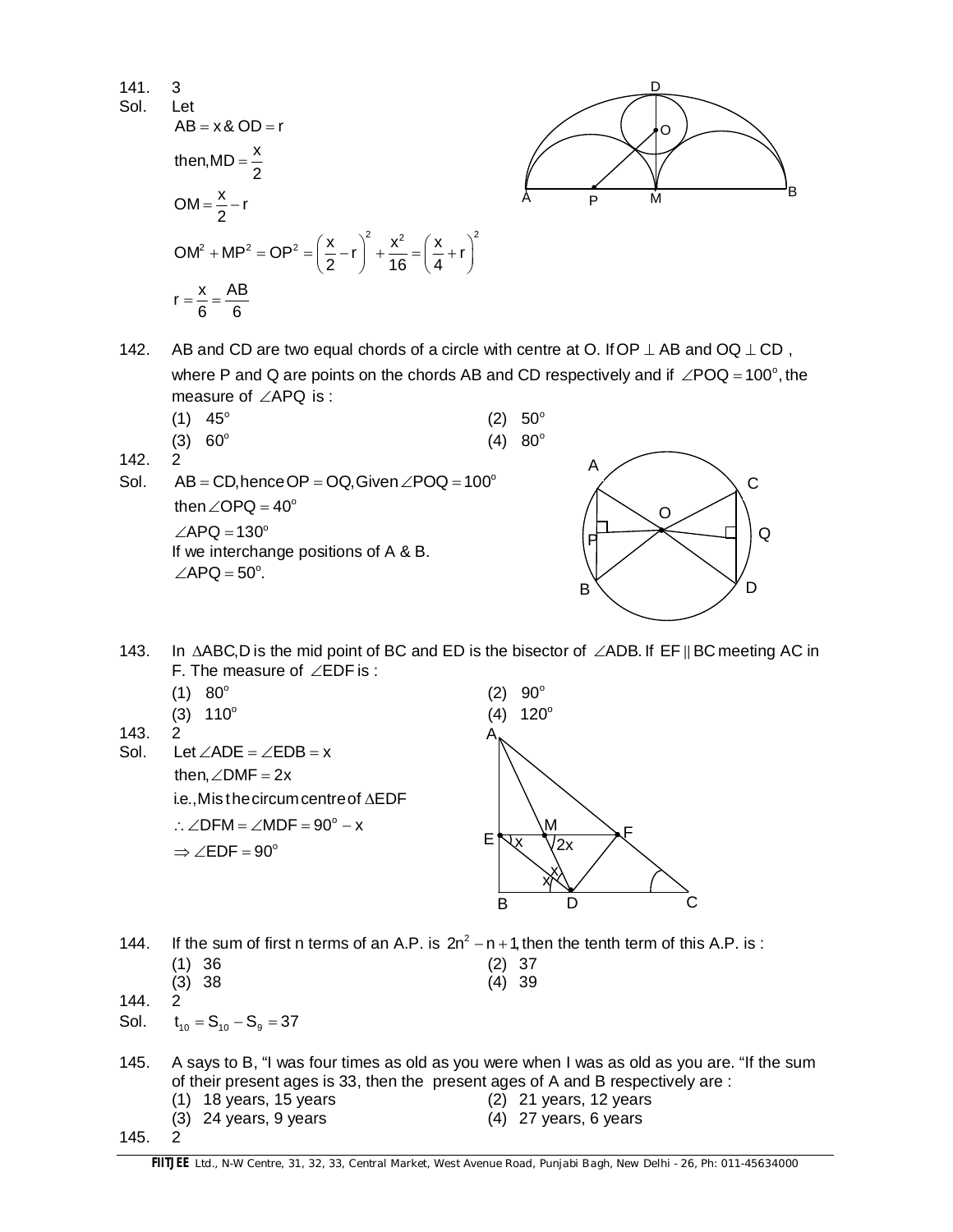| Sol.         | Let ages of $A \& B$ are $A \& B$ resp.<br>then $A - (A - B) = 4(B - A + B)$                                                                                                                                                        |                                                                       |
|--------------|-------------------------------------------------------------------------------------------------------------------------------------------------------------------------------------------------------------------------------------|-----------------------------------------------------------------------|
|              | $\Rightarrow$ A = $\frac{7B}{4}$                                                                                                                                                                                                    |                                                                       |
|              | $B + \frac{7B}{4} = 33 \Rightarrow B = 12$                                                                                                                                                                                          |                                                                       |
|              | $So, A = 21.$                                                                                                                                                                                                                       |                                                                       |
| 146.<br>146. | Who was Confucius?<br>(1) A Chinese Philosopher<br>(2) King of Tibet<br>(3) Religious leader of Japan                                                                                                                               | (4) Disciple of Dalai Lama                                            |
| Sol.         | Confucius was a Chinese Philosopher.                                                                                                                                                                                                |                                                                       |
| 147.         | What was Barbarossa Operation?<br>(1) It was a plan to stop World War-II<br>(2) Name of Germany's invasion of Russia during World War-II<br>(3) Name of treaty between Germany and Russia<br>(4) A secret meeting of central forces |                                                                       |
| 147.<br>Sol. | 2<br>Barbarossa operation was the name of Germany's invasion on Russia during World War - II.                                                                                                                                       |                                                                       |
| 148.         | Who was the King of England during First Round Table Conference :                                                                                                                                                                   |                                                                       |
|              | (1) Edward VII<br>(2) George IV<br>(3) George V<br>(4) James II                                                                                                                                                                     |                                                                       |
| 148.<br>Sol. | 3<br>George-V was the King of England during first round table conference.                                                                                                                                                          |                                                                       |
| 149.         | In the first world war, which country was not indulged in allied powers :                                                                                                                                                           |                                                                       |
|              | (1) Britain<br>(2) Austria<br>(3) France<br>(4) Russia                                                                                                                                                                              |                                                                       |
| 149.<br>Sol. | 2<br>Austria was not indulged in allied powers in the First World War.                                                                                                                                                              |                                                                       |
| 150.         | Of which revolution was the motto "Liberty Equality and Fraternity"<br>(1) The Britain Revolution<br>(3) The Russian Revolution                                                                                                     | (2) The American Revolution<br>(4) The French Revolution              |
| 150.<br>Sol. | 4<br>Liberty, Equality and Fraternity was the motto of French Revolution.                                                                                                                                                           |                                                                       |
| 151.         | Mahatma Gandhi's Dandi March was associated with:                                                                                                                                                                                   |                                                                       |
|              | (1) Quit India Movement<br>(3) Non-cooperation Movement                                                                                                                                                                             | (2) Individual Satyagraha Movement<br>(4) Civil Disobedience Movement |
| 151.<br>Sol. | 4<br>Mahatma Gandhi's Dandi March was associated with Civil Disobedience Movement.                                                                                                                                                  |                                                                       |
| 152.         | The Lahore Congress Session was famous for<br>(1) Local self government                                                                                                                                                             | (2) Complete independence                                             |
| 152.<br>Sol. | (3) Fundamental rights<br>2<br>The Lahore Congress Session was famous for complete independence.                                                                                                                                    | (4) Constitution assembly                                             |
| 153.         | Who read the inscription on pillar of Emperor Ashoka?                                                                                                                                                                               |                                                                       |
|              | (1) James Prinsep<br>(2) William Jones<br>(3) D.D Kosambi<br>(4) Fergusan                                                                                                                                                           |                                                                       |
| 153.         | 1                                                                                                                                                                                                                                   |                                                                       |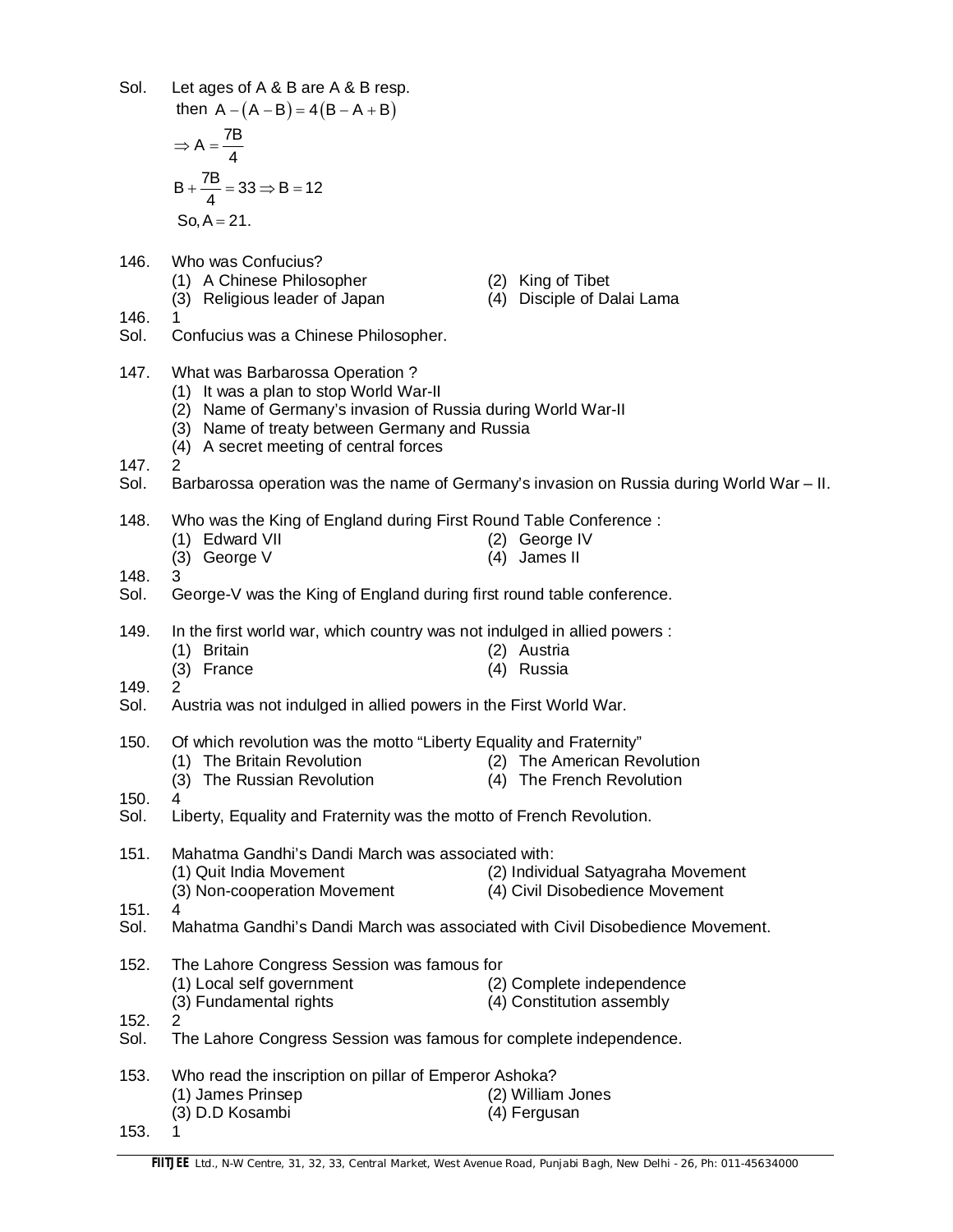| Sol.         | The inscription on pillar of Emperor Ashoka was read by James Prinsep.                                                                      |                                                                                               |  |
|--------------|---------------------------------------------------------------------------------------------------------------------------------------------|-----------------------------------------------------------------------------------------------|--|
| 154.         | Great Bath in Harappa Civilization was situated in:<br>(1) Lothal<br>(3) Mohanjadora                                                        | (2) Harappa<br>(4) Kalibanga                                                                  |  |
| 154.<br>Sol. | 3<br>Great Bath in Harappa Civilization was situated in Mohanjodaro.                                                                        |                                                                                               |  |
| 155.         | Din-e-Elahi, a new religion was introduced by<br>(1) Jahangir<br>(3) Babar                                                                  | (2) Akbar<br>(4) Shershah                                                                     |  |
| 155.<br>Sol. | 2<br>Din-e-Elahi was a new religion introduced by Akbar.                                                                                    |                                                                                               |  |
| 156.<br>156. | Which one of the following metal can be obtained from bauxite?<br>(1) Aluminium<br>$(3)$ Iron                                               | (2) Copper<br>(4) Silver                                                                      |  |
| Sol.         | 1<br>Aluminium can be obtained from bauxite $(AI_2O_3 - Bauxite)$                                                                           |                                                                                               |  |
| 157.         | Which type of drainage pattern is formed, when river and its tributaries resemble the<br>branches of a tree.<br>(1) Dendritic<br>(2) Radial |                                                                                               |  |
| 157.         | (3) Trellis<br>1                                                                                                                            | (4) Rectangular                                                                               |  |
| Sol.         |                                                                                                                                             | A dendritic pattern is formed when river and its tributaries resemble the branches of a tree. |  |
| 158.         | Which one of the following types of vegetation does 'rubber' belong to<br>(1) Tundra<br>(3) Himalayan                                       | $(2)$ Tidal<br>(4) Tropical Evergreen                                                         |  |
| 158.<br>Sol. | 4<br>Rubber belongs to tropical evergreen region.                                                                                           |                                                                                               |  |
| 159.         | Tropic of cancer $\left(23\frac{1}{2}$ °N $\right)$ does not pass through which state of India?                                             |                                                                                               |  |
| 159.         | (1) Rajasthan<br>(3) Odisha<br>3                                                                                                            | (2) Chattisgarh<br>(4) Tripura                                                                |  |
| Sol.         | Tropic of cancer does not pass through Odisha.                                                                                              |                                                                                               |  |
| 160.         | Which one of the following describe a system of agriculture where a single crop is grown on<br>a large area:                                |                                                                                               |  |
|              | (1) Shifting agriculture<br>(3) Plantation agriculture                                                                                      | (2) Horticulture<br>(4) Intensive agriculture                                                 |  |
| 160.<br>Sol. | 3<br>In plantation agriculture a single crops is grown on a large area.                                                                     |                                                                                               |  |
| 161.         | Which one of the following Iron and Steel plant is located in Odisha?<br>(1) Durgapur<br>(2) Bokaro<br>(3) Rourkela<br>(4) Jamshedpur       |                                                                                               |  |
| 161.<br>Sol. | 3<br>In Odisha, a steel plant is located in Rourkela.                                                                                       |                                                                                               |  |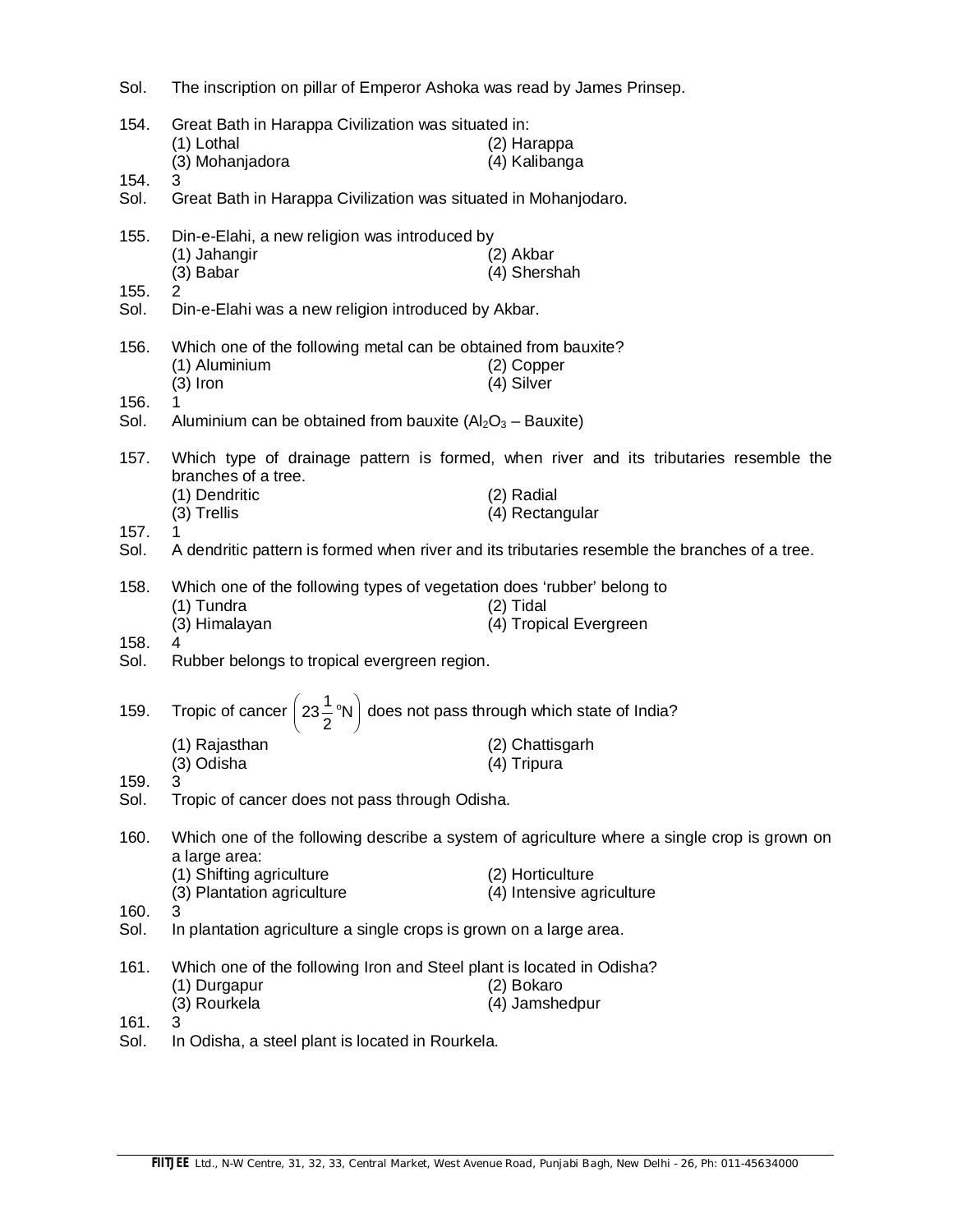| 162.         | Which of the following facts is not true about Laterite soils of India?<br>(1) They form as a result of the process of leaching<br>(2) Cashewnuts can be grown in this soil<br>(3) They have high content of organic matter in them<br>(4) Potash is found in excess in these soils |                                                                                                            |  |
|--------------|-------------------------------------------------------------------------------------------------------------------------------------------------------------------------------------------------------------------------------------------------------------------------------------|------------------------------------------------------------------------------------------------------------|--|
| 162.<br>Sol. | 3<br>There is a low content of organic matter in Laterite soil.                                                                                                                                                                                                                     |                                                                                                            |  |
| 163.         | Which of the following dams is not a part of Damodar Valley Project?<br>(1) Panchet<br>(3) Mettur                                                                                                                                                                                   | (2) Tilaiyya<br>(4) Maithon                                                                                |  |
| 163.<br>Sol. | 3<br>Mettur is not a part of Damodar Valley Project.                                                                                                                                                                                                                                |                                                                                                            |  |
| 164.         | Which mountainous state faced severe flooding in June 2013.<br>(1) Sikkim                                                                                                                                                                                                           | (2) Jammu and Kashmir                                                                                      |  |
| 164.<br>Sol. | (3) Uttrakhand<br>3<br>Recently, Uttarakhand faced severe flooding.                                                                                                                                                                                                                 | (4) Arunachal Pradesh                                                                                      |  |
|              |                                                                                                                                                                                                                                                                                     |                                                                                                            |  |
| 165.         | Which of the following energy is produced from a non-sustainable source?<br>(1) Thermal energy<br>(3) Wind energy                                                                                                                                                                   | (2) Solar energy<br>(4) Geo-thermal                                                                        |  |
| 165.<br>Sol. | Thermal energy is produced from a non-sustainable source(coal).                                                                                                                                                                                                                     |                                                                                                            |  |
| 166.         | According to the constitution of India, who has the power to Legislate on the subject<br>'Computer Software'?                                                                                                                                                                       |                                                                                                            |  |
|              | (1) The Union Government<br>(3) Both the above                                                                                                                                                                                                                                      | (2) The State Governments<br>(4) None of the above                                                         |  |
| 166.<br>Sol. | (Residuary Power)                                                                                                                                                                                                                                                                   | The Union government has the power to legislate on the subject Computer Software                           |  |
| 167.         | Who was the King of Nepal in 2006 during the 'second movement for democracy'?<br>(1) King Virendra                                                                                                                                                                                  | (2) King Gyanendra                                                                                         |  |
| 167.<br>Sol. | (3) King Vijendra<br>2                                                                                                                                                                                                                                                              | (4) King Tejendra<br>King Gyanendra was the King of Nepal in 2006 during the second movement of democracy. |  |
| 168.         | Which of the following people movement later converted into a political party?                                                                                                                                                                                                      |                                                                                                            |  |
|              | (1) Assam Movement<br>(3) Narmada Bachao Aandolan                                                                                                                                                                                                                                   | (2) Chipko Movement<br>(4) All of the above                                                                |  |
| 168.<br>Sol. | Assam movement later converted into a political party.                                                                                                                                                                                                                              |                                                                                                            |  |
| 169.         | What is the ideological orientation of the India National Congress?<br>(1) Rightist                                                                                                                                                                                                 | (2) Leftist                                                                                                |  |
| 169.         | (3) Centrist<br>3                                                                                                                                                                                                                                                                   | (4) None of the above                                                                                      |  |
| Sol.         | The orientation of the Indian National Congress is centrist.                                                                                                                                                                                                                        |                                                                                                            |  |
| 170.         | The Centre-State power distribution in India is similar to<br>(1) Spain                                                                                                                                                                                                             | (2) USA                                                                                                    |  |
| 170.         | (3) Switzerland                                                                                                                                                                                                                                                                     | (4) Australia                                                                                              |  |
| Sol.         | The Centre-State powers distribution in India is similar to Spain.                                                                                                                                                                                                                  |                                                                                                            |  |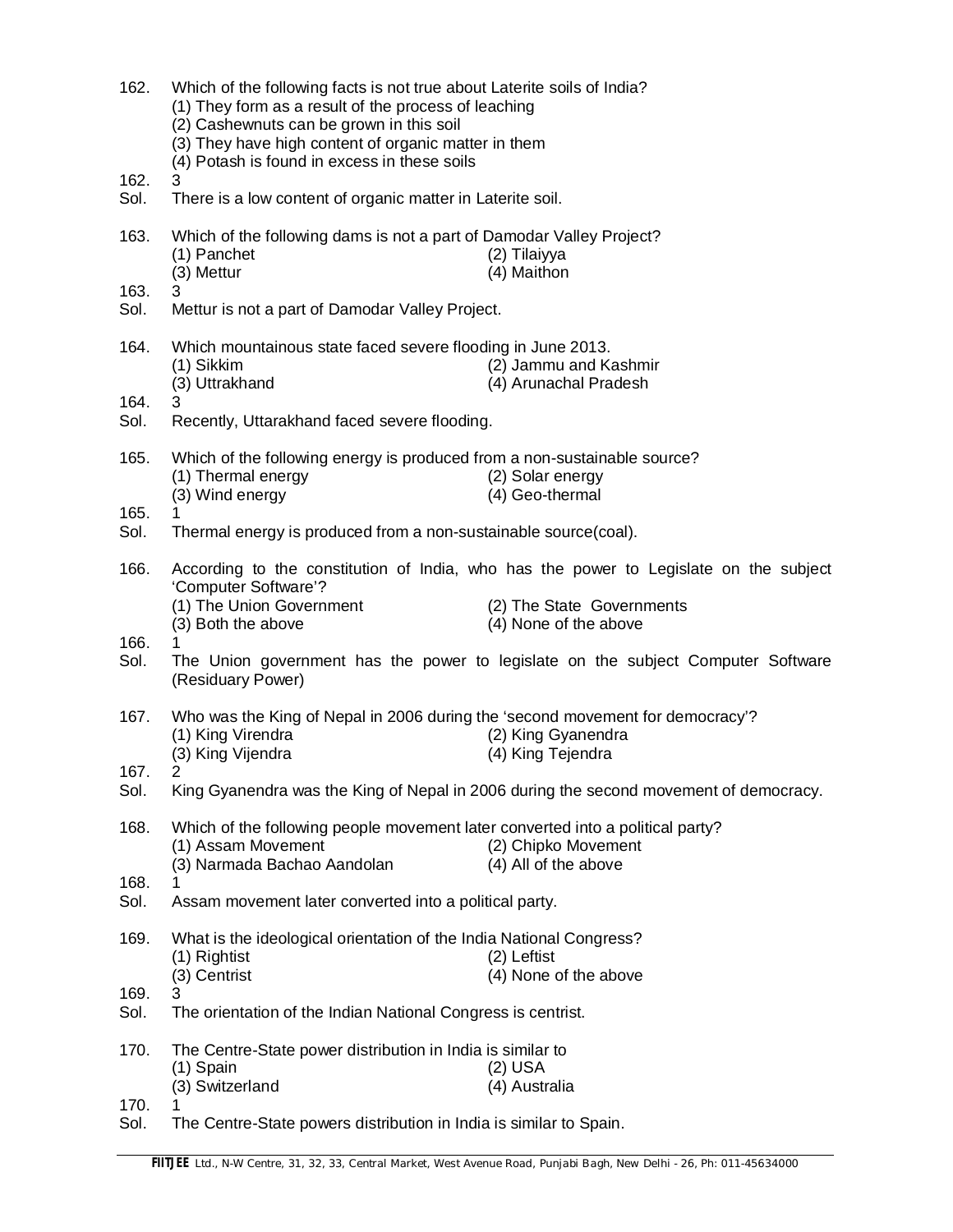| 171.         | Seats are reserved for women in:<br>(1) Parliament<br>(3) Pachayati Raj Institution                                             | (2) State Legislature<br>(4) Rajya Sabha                          |  |
|--------------|---------------------------------------------------------------------------------------------------------------------------------|-------------------------------------------------------------------|--|
| 171.<br>Sol. | 3.<br>Seats are reserved for women in Panchayati Raj institution.                                                               |                                                                   |  |
| 172.         | Medha Patekar is the leader of which movement<br>(1) Women Movement<br>(3) Narmada Bachao Aandolan                              | (2) Chipko Movement<br>(4) Social Movement                        |  |
| 172.<br>Sol. | 3<br>Medha Patekar is the leader of Narmada Bachao Andolan.                                                                     |                                                                   |  |
|              |                                                                                                                                 |                                                                   |  |
| 173.         | In which country 'Seven Party Alliance' formed by major parties in:<br>(1) Bhutan<br>(3) Srilnka                                | (2) Nepal<br>(4) Bolivia                                          |  |
| 173.         | $\overline{2}$                                                                                                                  |                                                                   |  |
| Sol.         | Seven Party Alliance (SPA) was formed in Nepal.                                                                                 |                                                                   |  |
| 174.         | A democratic Government is responsible to:<br>(1) President<br>(3) Chief Justice of India                                       | (2) Prime Minister<br>(4) The people                              |  |
| 174.<br>Sol. | 4                                                                                                                               |                                                                   |  |
|              | A democratic government is responsible to the people.                                                                           |                                                                   |  |
| 175.         | Which of the following is a challenge to Democracy?<br>(1) Leader<br>(3) Political Parties                                      | (2) Illiterate Citizens<br>(4) Election                           |  |
| 175.         | 2                                                                                                                               |                                                                   |  |
| Sol.         | Illiterate citizens are the big challenge to democracy.                                                                         |                                                                   |  |
| 176.         | The formula of calculate BMI is                                                                                                 |                                                                   |  |
|              | (1) $\frac{Kg}{(cm)^2}$                                                                                                         | (2) $\frac{Kg}{(m)^2}$<br>(4) $\frac{Kg}{(lnch)^2}$               |  |
|              | $(3)\frac{g}{(\text{Inch})^2}$                                                                                                  |                                                                   |  |
| 176.         | 2                                                                                                                               |                                                                   |  |
| Sol.         | BMI is the ratio of $\frac{Kg}{(m)^2}$                                                                                          |                                                                   |  |
| 177.         | In India, the NREGA (2005) reserves 1/3 proposed employment for;<br>(1) Women<br>(3) Urban Women                                | (2) Men<br>(4) Poor                                               |  |
| 177.<br>Sol. | In India NREGA (2005) reserves 1/3 proposed employment for women.                                                               |                                                                   |  |
| 178.         | 'Problem of double coincidence of wants' is removed because money acts as<br>(1) Medium of exchange<br>(3) Measurement of value | (2) Store of value<br>(4) Mode of deffered payment                |  |
| 178.<br>Sol. | Money as a medium of exchange removed the problem of double coincidence of wants.                                               |                                                                   |  |
| 179.         | WTOs means:<br>(1) World Technical Organisation<br>(3) World Television Organisation                                            | (2) World Trade Organisation<br>(4) World Technology Organisation |  |
| 179.         | $\overline{c}$                                                                                                                  |                                                                   |  |